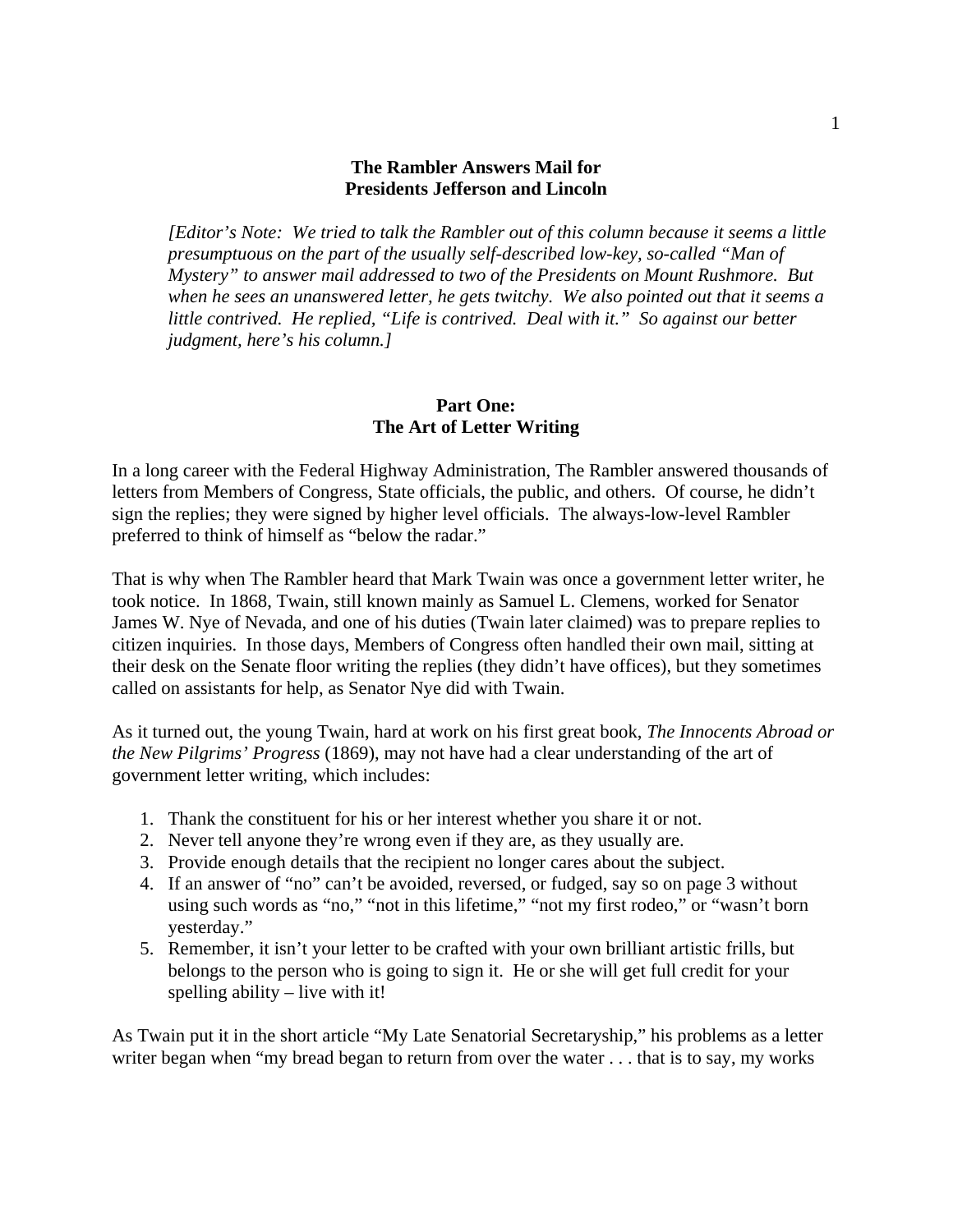came back and revealed themselves." The Senator referred to several of the letters in chastising his young secretary. One was from the community of Baldwin's Ranch in Nevada asking for a post office. The Senator asked Twain to reply that there was no real need for a post office in Baldwin's Ranch. Twain did so:

Gentlemen: What the mischief do you suppose you want with a post-office at Baldwin's Ranch? If would not do you any good. If any letters came there, you couldn't read them, you know; and, besides, such letters as ought to pass through, with money in them, for other localities, would not be likely to *get* through, you must perceive at once; and that would make trouble for us all. No, don't bother about a post-office in your camp. I have your best interests at heart, and feel that it would only be an ornamental folly. What you want is a nice jail, you know—a nice, substantial jail and a free school. These will be a lasting benefit to you. These will make you really contented and happy. I will move in the matter at once.

> Very truly, etc. Mark Twain From James W. N<sub>\_\_\_</sub>, U.S. Senator

When the Senator complained that the people of Baldwin's Ranch wanted to hang him, Twain defended his later, saying, "I only wanted to convince them." To which the Senator replied, "Ah. Well, you *did* convince them, I make no manner of doubt."

Next up was a letter from Nevada residents who wanted Congress to pass a bill incorporating the Methodist Episcopal Church of the State of Nevada. The Senator wanted Twain to reply by indicating the State could best undertake the task of incorporation, although "in the present feebleness of the religious element in that new commonwealth," such a bill was questionable.

Twain's reply began:

.

Gentlemen: You will have to go to the state legislature about the speculation of yours . . .

This was a good start. The Rambler has written many similar letters indicating which agency, not including his own, could best address a problem. But Twain went downhill from there. The first sentence continued: "—Congress don't know anything about religion." What they were proposing not only "isn't expedient—in fact, it is ridiculous." He explained why:

Your religious people there are too feeble, in intellect, in morality, in piety—in everything, pretty much. You had better drop this—you can't make it work.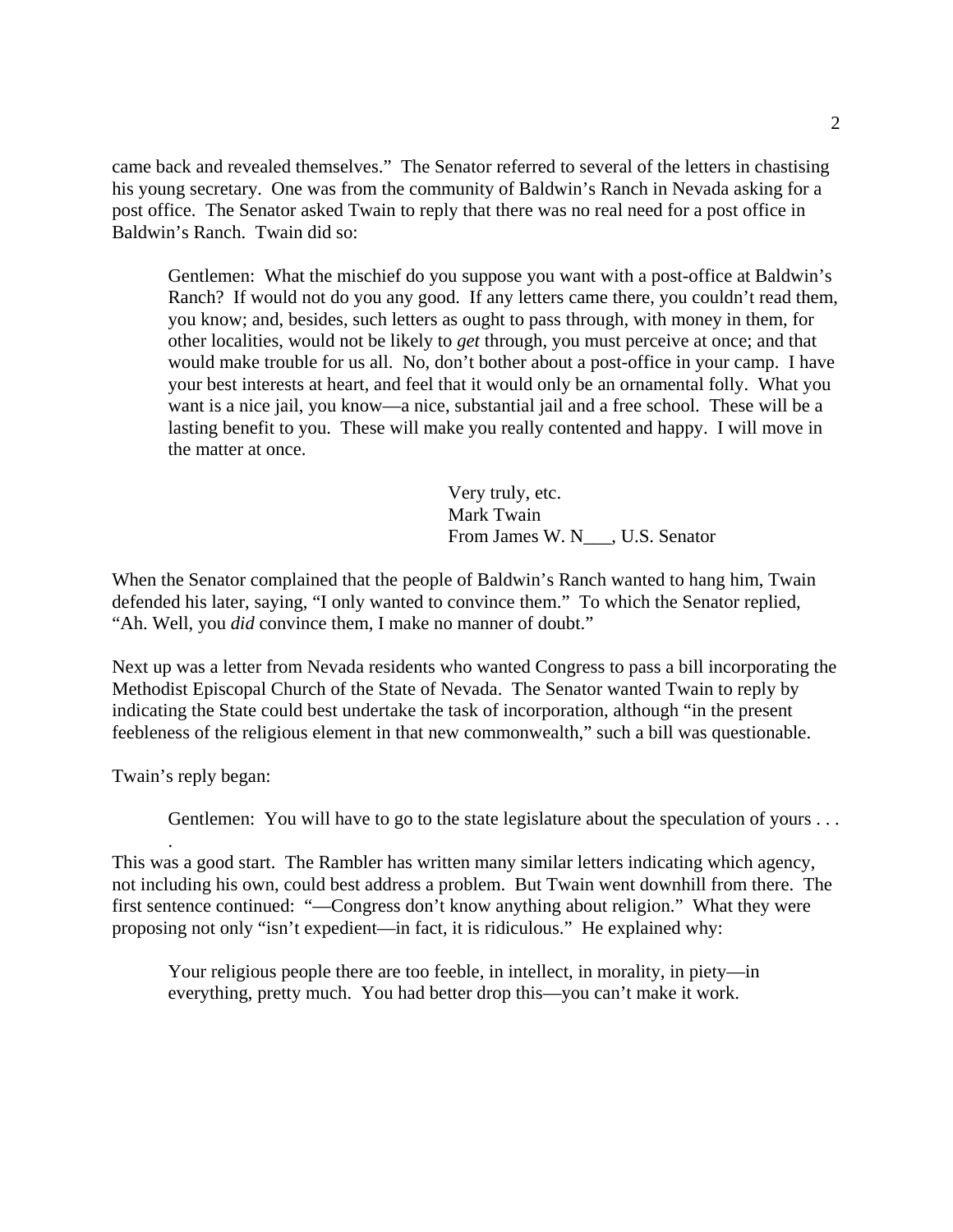He closed his letter:

You ought to be ashamed of yourselves—that is what *I* think about it. You close your petition with the words: "And we will ever pray." I think you had better—you need to do it.

> Very truly, etc. Mark Twain From James W. N\_\_\_, U.S. Senator

According to Twain's account, the Senator did not think this reply went over well with his constituents. "*That* luminous epistle," the Senator told Twain, "finishes me with the religious element among my constituents."

Despite his own "political murder" by Twain's previous letters, the Senator handed Twain one last letter. In this final example, residents of Humboldt, Nevada, asked that the post route from Indian Gulch to Shakespeare Gap and intermediate points be changed partly to the old Mormon Trail. The Senator had been hesitant to turn the letter over to Twain, but figured, "As long as destruction must come now, let it be complete." He warned Twain that this issue was a delicate one, so his letter should reply "dubiously, and leave them a little in the dark." Twain replied:

Gentlemen: It is a delicate question about this Indian trail [Rambler's note: again, off to a good start], but, handled with proper deftness and dubiousness, I doubt not we shall succeed in some measure or otherwise, because the place where the route leaves the Lassen Meadows, . . . this being the favorite direction to some, but others preferring something else in consequence of things, the Mormon trail leaving Mosby's at three in the morning, and passing through Jawbone Flat to Blucher, and then down the Jug-Handle, the road passing to the right of it, and naturally leaving it on the right, too, and Dawson's on the left of the trail where it passes to the left of said Dawson's and onward thence to Tomahawk, thus making the route cheaper, easier of access to all who can get at it, and compassing all the desirable objects so considered by others, and, therefore, conferring the most good upon the greatest number, and, consequently, I am encouraged to hope we shall. However, I shall be ready, and happy, to afford you still further information upon the subject, from time to time, as you may desire it and the Post-Office Department be enabled to furnish it to me.

> Very truly, etc. Mark Twain From James W. N\_\_\_, U.S. Senator

The Rambler considers this reply to be the best of the examples Twain provided, filled as it is with irrelevant and incomprehensible details (see item #3 above), but it was the final straw for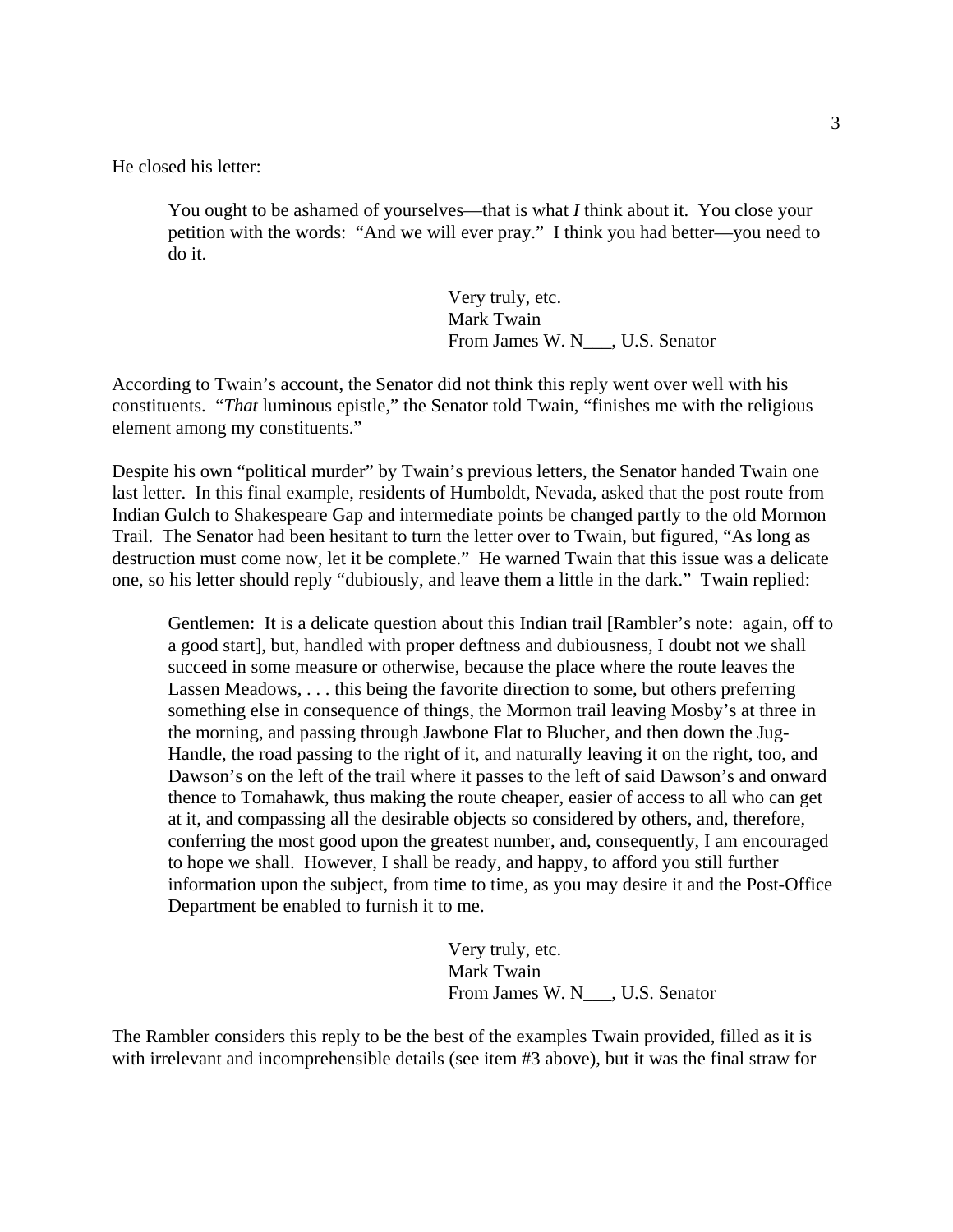his Senator. "I am a ruined man," he told Twain, adding, "Leave the house! Leave it forever and forever, too." Twain concluded his account:

I regard that as a sort of covert intimation that my service could be dispensed with, and so I resigned. I never will be a private secretary to a senator again. You can't please that kind of people. They don't know anything. They can't appreciate a party's efforts.

["My Late Senatorial Secretaryship" can be found in many places, but the Rambler found it in: Neider, Charles, editor, *The Comic Mark Twain Reader*, Doubleday & Company, Inc., 1976, which he bought cheap in a used bookstore.]

The Rambler doesn't know if these letters and replies are real or fictional. Twain may have been exaggerating a bit, perhaps for comic effect – a fact that makes all his works somewhat unreliable for use as footnotes in scholarly works such as can be found elsewhere on the Highway History Web site written by the martinet who oversees these works.

The piece originally appeared in *Sketches New and Old* (1875), by which time Senator Nye had completed two terms in the Senate (December 16, 1864-March 4, 1873). It seems unlikely, at least to the Rambler, that Twain's possibly fictitious letters, "sent" in 1868, had anything to do with Senator's Nye's defeat in his bid for reelection in 1872. The Rambler has researched the point deeply, and thanks to Google, learned that a more likely explanation is that in an era when State legislatures picked Senators, Senator Nye's opponent was John P. Jones, a Comstock Lode millionaire. According to the *Online Nevada Encyclopedia*, Jones spent freely to buy legislators who would support him and was so successful that Senator Nye's name was not introduced, making it hard for him to win.

[Editor's note: The Rambler continued on in this vein for several more paragraphs, showing off lots more details he found via Google, before we could get him back on topic.]

# **Part Two: A Letter to President Thomas Jefferson**

Every President receives mail. Until the 20<sup>th</sup> century, Presidents often answered their own mail, responding routinely to correspondence that today would be shipped out to the appropriate government agency for replies drafted by low-level types, such as the Rambler, to be signed by higher level types.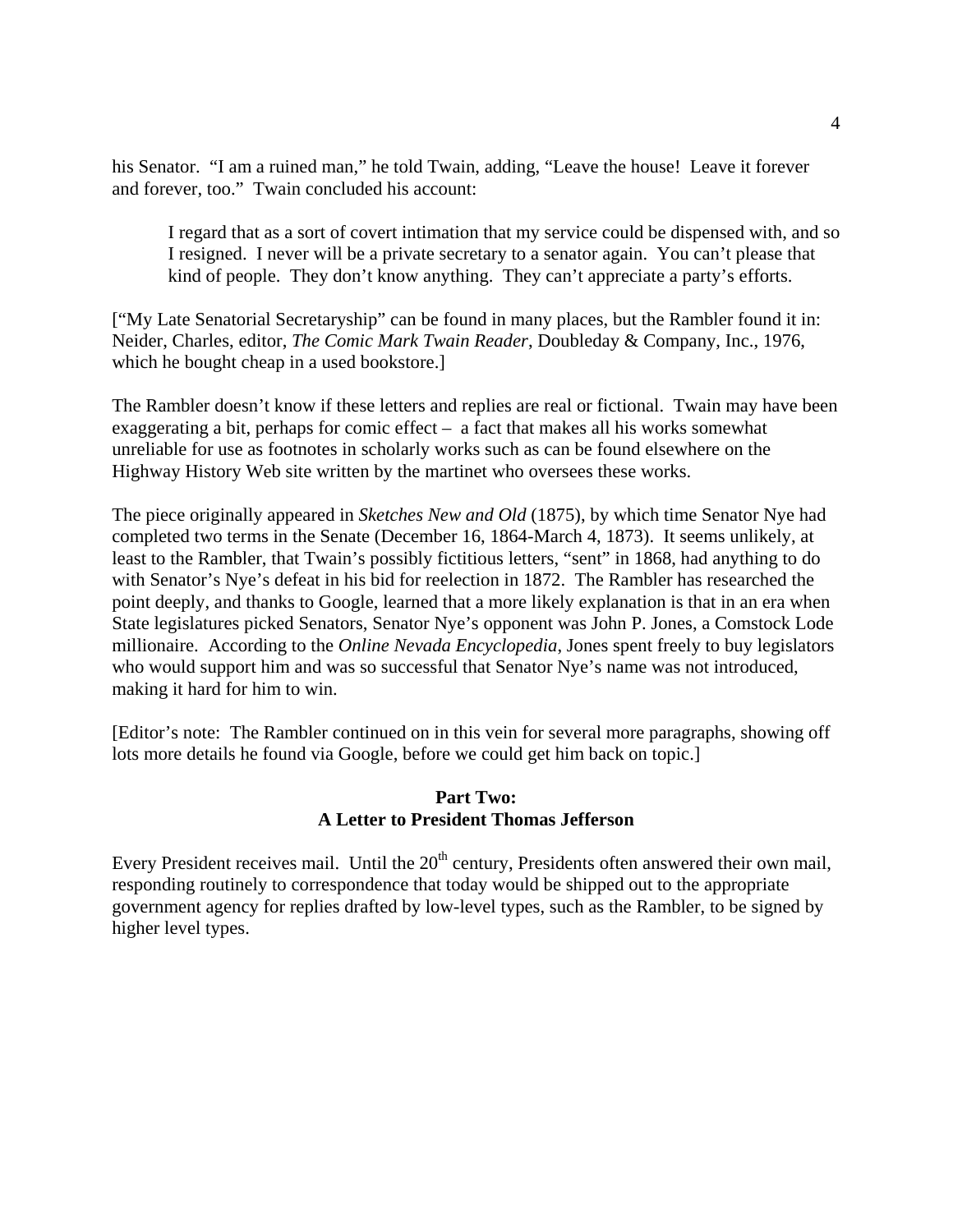For example, a collection of letters to President Thomas Jefferson appeared in 1991. It included the following letter about a highway issue:

Baltimore Jail, 23d. March, 1808

To Thomas Jefferson Esquire, President of the United States

Sir,

I could write my remonstrance with more confidence if I thought that, amidst the loud calls of publick, official duties, which now peculiarly demand your attention and claim your almost ceaseless care, the tale of individual private misery, could reach your ear. And, did I not recollect, that your philanthropic disposition induces you (as well as a regard for administering Justice in misery) to relieve distress, *when not produced by flagrant crime*—I would yet be silent.

I will in a few words Submit a true Statement of facts to your excellency: In the month of December last, I undertook to drive a wagon loaded with flour and leather, from Berkley County in the State of Virginia to this City. [Rambler's Note: Berkley County is now part of West Virginia, nestled in Maryland's western narrowing near Hagerstown.] On the  $29<sup>th</sup>$ . Day of that Month, I was driving along, without accident on the Frederick Turnpike, near Ellicots Mills, when the mail Stage drove up. I was *ordered* to clear my wagon out of the driver's way and as it was done in a tone of menace, I do confess (for I will let you know the *worst* features of my case) I did not immediately obey him, but at length finding it to be the stage which carried the newspapers, letters &c. which *I did not know at first*, I turned my Horses aside for it. At the *utmost*, he could not have been detained above *six* or *eight* minutes.

How was I surprised, when for this slight offense, I was, on the  $31<sup>st</sup>$  day of the same month arrested in Baltimore, and carried before his Honour Judge Chase, who immediately commited me to Prison. [Judge Chase was Samuel Chase, Justice of the Supreme Court, in an era when Supreme Court Justices served in the lower courts when the Supreme Court was not in session.]

As I was taken by surprise, I had no time to reflect; nor could I, being an utter stranger to this City, have found bail. It was with difficulty I found a Waggoner, who agreed for an exorbitant Sum to convey the wagon and team back again to Berckley, where I fear my Father, Mother and Friends are obliged to hang down their heads, from malicious reports, that I am in Gaol for some henious transgression.

I ought here to acquaint your Honour, that the charges in the commitment are as follows: "for that he did knowingly and willingly obstruct the Driver of the Mail Stage on the Frederick Town Turnpike road." Yet, the driver confessed at the same time that he sued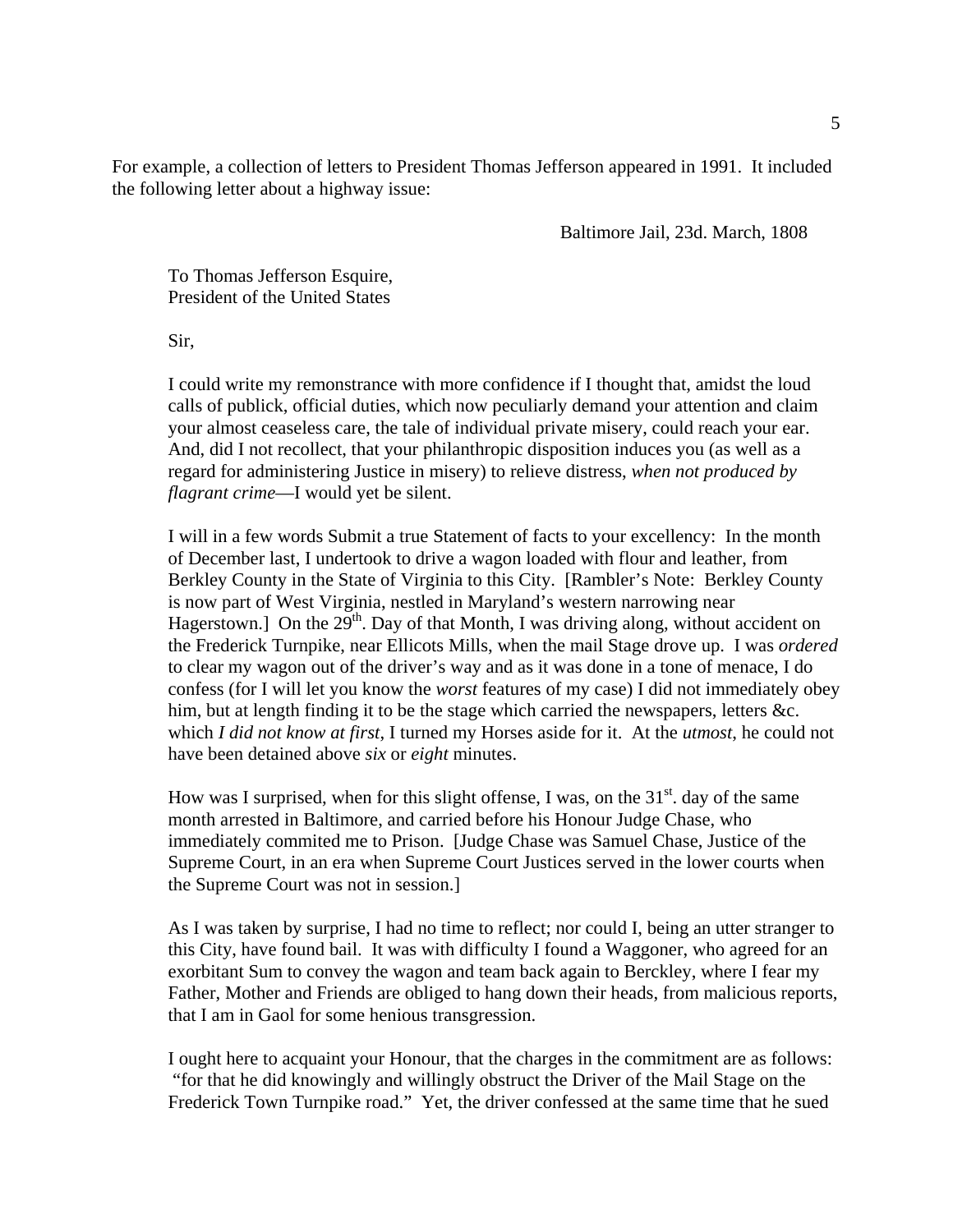*me* to make me an example to others. The hardships of a man *closely* confined in an unsavory and crowded apartment, especially me, who had always been accustomed to an out-of-door business, you may readily conceive. I have been near three months in it, and *all my money is gone*: for I found it impossible to live on the Jail allowance alone. The court will not commence till the month of *May* next, and then I could only state the very same things I have done to your excellency, which however the driver of the Mail Stage cannot deny.

Now, Sir, I humbly submit it to your excellency, Wheather, for so small an offence, I have not been already Sufficiently punished. And, should it please you, to direct the district Attorney Mr. Stevens, to set me free by some means or other; *if, upon examination he find my story to be true*, your excellency will act as *mercifully* as *justly* for, Should I be fined or confined, at the court for this offence, I can not extricate myself in either case, after the sentence is complied with, as the Jail fees claimed here are enormous; and the Sheriff has a custom of *selling convicted persons for them!*

If I am so fortunate as to obtain your excellency's consent to my release from this hateful and irksome situation, I pledge myself by every particle of spirit and feeling that animates my frame, to show myself (*if war ensue,*) not unworthy of your excellency's bounty.

> I remain your hble.Servt. Edon Marchant

(The Rambler has attempted to reproduce the spelling as in the original, to the extent that Microsoft Word's automatic spellcheck will allow. In addition, the Rambler has put in some paragraph breaks to make the original five paragraph letter a little more readable.)

The editor of the Jefferson letter collection, Jack McLaughlin, stated that Marchant's letter "was accompanied by a note from the jailer, John H. Bentley, certifying that the facts of his sentencing and imprisonment were correct."

McLaughlin did not, unfortunately, indicate whether President Jefferson or one of his aides replied to the letter or what happened to Marchant. However, in introducing the letter, McLaughlin said:

He was undoubtedly prosecuted, as he claimed, as an example to other drivers to yield the road to the mail stage, but his case also reveals the deplorable condition of roads in the nation's federal period. On a major turnpike, it was often impossible for one vehicle to pass another on narrow, muddy, rutted roadbeds. Marchant was, however, stubborn in his refusal to allow the stage to pass immediately, and it cost him dearly. [McLaughlin, Jack, editor, *To His Excellency Thomas Jefferson: Letters to a President*, W. W. Norton and Company, 1991, pages 179-181, also purchased cheap at a used book store]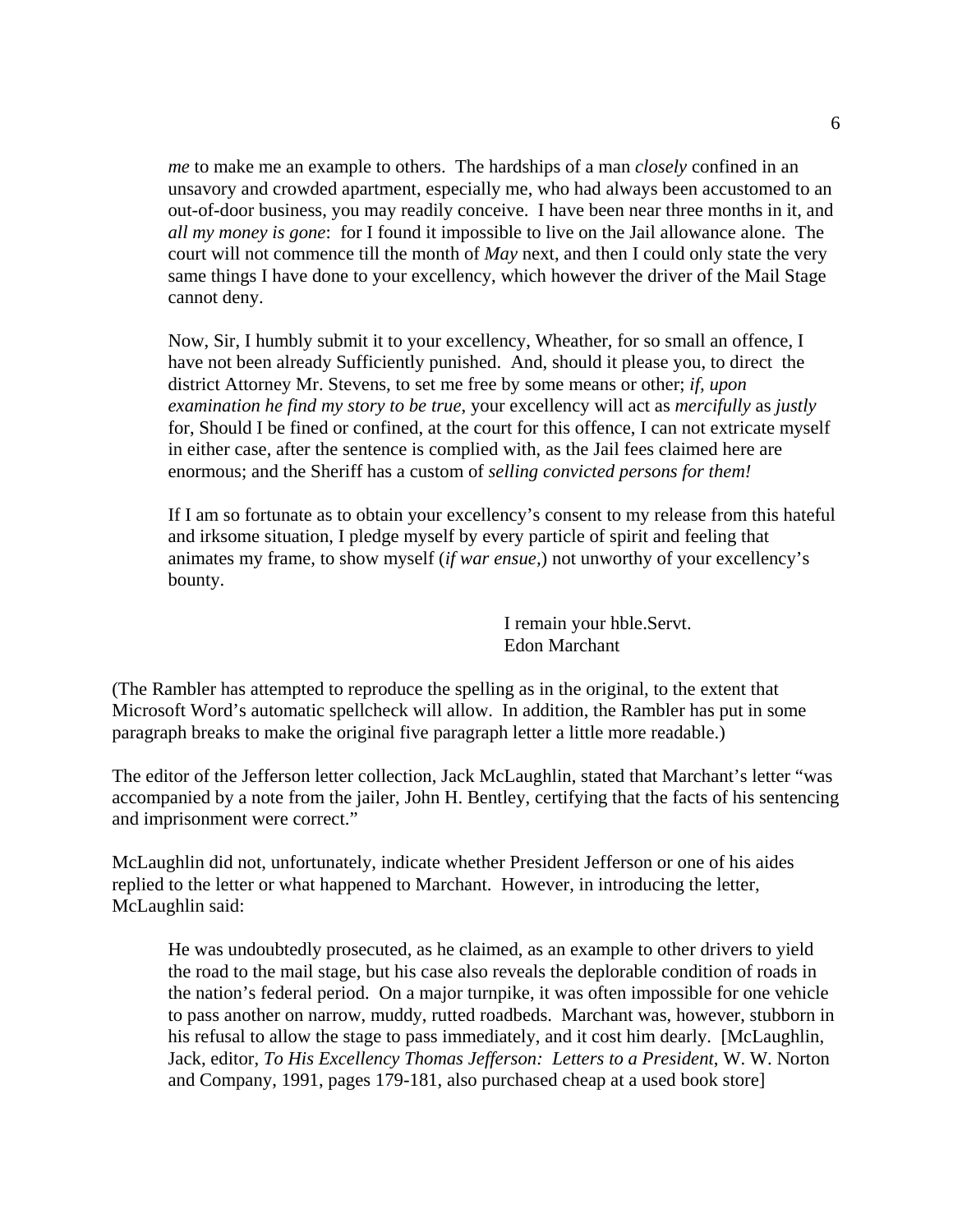The Frederick turnpike was one of many established during the country's early years when the country needed improved transportation but lacked the public revenue to provide it. Then, as in later years, the States turned to tolls. The Maryland General Assembly chartered several turnpikes during its 1804-1805 session, including one from Baltimore to Frederick. President Jefferson's Secretary of the Treasury, Albert Gallatin, discussed the road in his 1808 report on internal improvements:

The capital of the "Fredericktown" turnpike company amounts to \$500,000, and the company is authorized to open the great western road as far as Boonsborough [today's Boonsboro, located to the south of Hagerstown], beyond the Blue Ridge, and sixty-two miles from Baltimore. The angle of ascent will not exceed four degrees; the road has a convexity of nine inches; and on a breadth of twenty-two feet is covered with a stratum ten inches thick of pounded stones not exceeding three inches in diameter, over which are spread two inches of gravel or coarse sand. The first twenty miles next to Baltimore have cost at the rate of \$9,000, and the next seventeen miles are contracted for at the rate of \$7,000 a mile.

Eventually the turnpike was extended to Cumberland, Maryland, the eastern termini of the National Road to Wheeling (then still in Virginia) that President Jefferson authorized by approving legislation in 1806. As such, the turnpike played a role in the growth of Baltimore and its port as a commercial hub. (For those who crave more information on this subject, The Rambler invites readers to enjoy his article "Maryland's Bank Road" on this very Web site at [http://www.fhwa.dot.gov/infrastructure/bankroad.cfm.](http://www.fhwa.dot.gov/infrastructure/bankroad.cfm))

The Constitution had granted Congress the power "to establish Post Offices and post Roads." In the 19<sup>th</sup> century, Congress and Presidents debated for many years whether "establish" meant Congress had the power to authorize construction of roads or only to designate existing roads to carry the mail. The answer usually depended on whether the person considering the issue believed in a strong central government or strong States. The Rambler does not need to settle this dispute, once and for all, but anyone who can't stand the suspense can check out "A Vast System of Interconnected Highways" written by the showoff who claims to "edit" The Rambler's articles [\(http://www.fhwa.dot.gov/highwayhistory/vast.pdf\)](http://www.fhwa.dot.gov/highwayhistory/vast.pdf). If you like "A Vast System," don't let him know – it will only encourage him.

While not endorsing that same scribbler's "Clearly Vicious as a Matter of Policy: The Fight Against Federal-Aid" [\(http://www.fhwa.dot.gov/infrastructure/hwyhist01.cfm\)](http://www.fhwa.dot.gov/infrastructure/hwyhist01.cfm), The Rambler found that it included a quote about post roads from a 1925 article by Thomas H. MacDonald and Herbert S. Fairbank on Federal-aid for highways. (If you don't know who MacDonald and Fairbank are, stop reading. Perhaps you would be better off using this time to read a mystery novel):

The fact that . . . the definition of "post roads" as roads which carry the mails or have anything whatever to do with the mails, was entirely foreign to the intentions of the framers of the Constitution seems to have completely escaped most people. That "post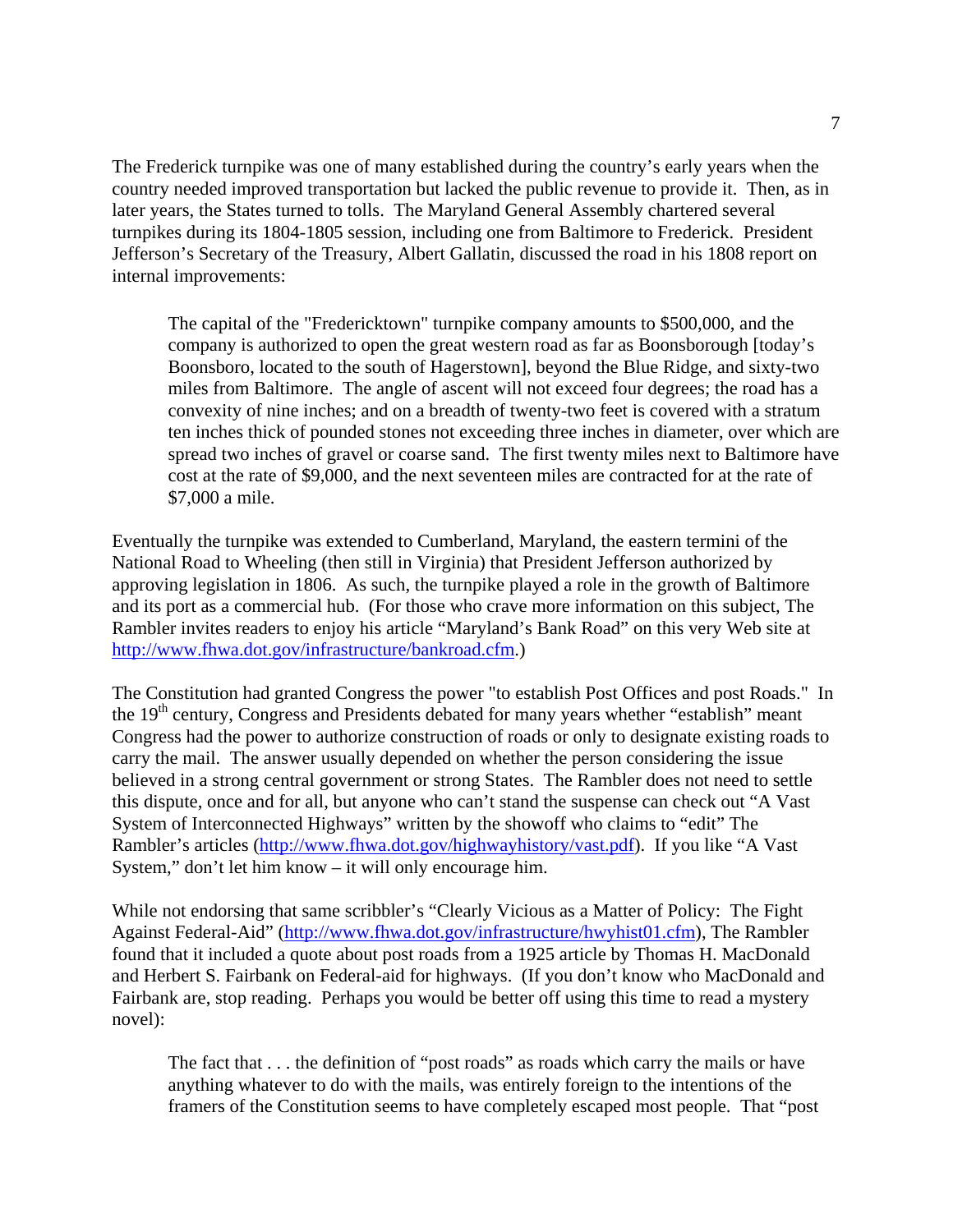roads" now means roads over which the mails are carried is the result of one of those curious inversions of the meaning of words which frequently occur over long periods as a consequence of changing habits and customs.

The original "post roads" were the highways over which journeys were made of such length as to necessitate accommodations for the changing of horses and the over-night lodging of travelers. To provide those accommodations post houses or inns were established at convenient intervals and the roads took their name from these posts . . . . By reason of the fact that the carriage of parcels and packets necessarily took place over the post roads, the public agency which performed that service became the postal service, and the stations already established for other purposes naturally became the post offices.

In short, the phrase in the Constitution about "post roads" did not mean its framers intended to limit the establishment clause to roads associated with delivery of the mail.

In a book about stagecoach operations in the eastern States, Oliver W. Holmes and Peter T. Rohrbach wrote, "During the first half of the nineteenth century, the stagecoach rolled supreme as the carrier of the United States mail on the nation's leading post roads." Even after the first railroad mail contracts were made in 1835, the stagecoach "surpassed its rival in mileage of annual mail transportation" for another 20 years." The high point came in 1853, when stagecoach lines carried mail over 45,000 miles. The railroads, by then, carried increasing volumes of mail as stagecoach contracts declined.

Mail contracts "included a statement of how long the stage must wait at post offices," which resulted in "petty friction between postmasters and stage drivers" when delays occurred. Although stagecoaches carried passengers, the mail contracts were essentially a subsidy that often assured the profitability of the lines. As mail increased, it sometimes had to be carried inside the coach, reducing the number of passengers. Stagecoaches carrying mail "were usually not charged a tariff when they traveled along the toll roads." [Holmes, Oliver W., and Rohrbach, Peter T., *Stagecoach East: Stagecoach Days in the East from the Colonial Period to the Civil War*, Smithsonian Institution Press, 1983, pages 111-123, bought at full price (\$17.50) in a moment of weakness while The Rambler perused the bookstore of the Smithsonian Museum of American History. He blames paying the full-price on "youthful exuberance."]

In short, the stagecoach driver had right on his side as well as every incentive to meet his contracted schedule.

The Rambler would like to imagine that President Jefferson showed mercy and secured the release of Mr. Marchant. Unfortunately, that is hard to imagine. As Mr. Marchant mentioned, the President was experiencing the "loud calls of Publick, official duties." During the same month. December 1807, that Mr. Marchant set out on his fateful trip to Baltimore, President Jefferson signed the Embargo Act, an attempt to stop England and France, then at war, from seizing American ships. Economic historian John Steele Gordon explained: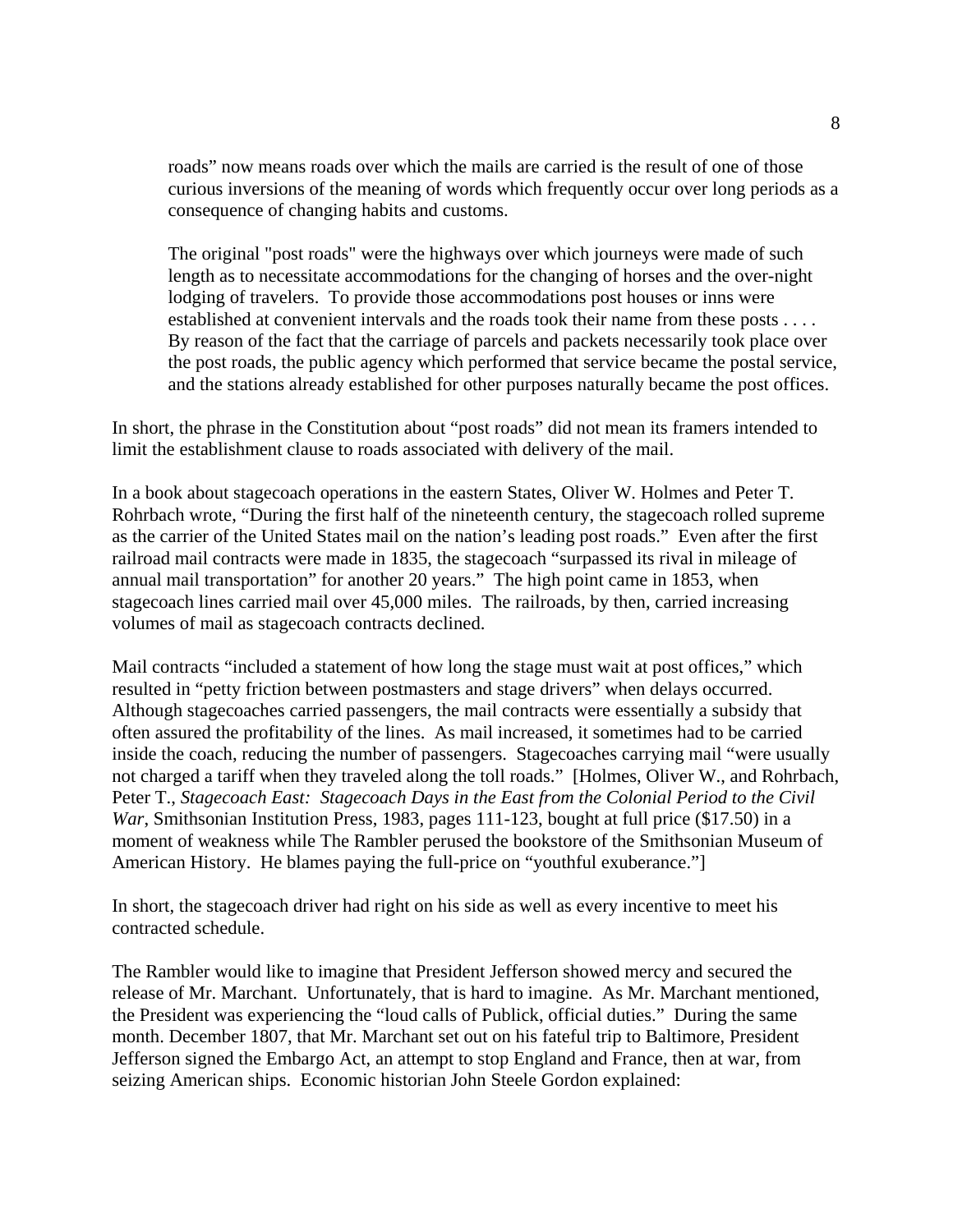In hopes of forcing France and Britain to respect neutral rights, President Jefferson rammed through Congress the Embargo Act, which he signed on December 22, 1807. It was one of the most remarkable acts of statecraft in American history. Indeed it is nearly without precedent in the history of any country. The Embargo Act forbade American ships from dealing in foreign commerce, and the American navy was deployed to enforce it. In effect, to put pressure on Britain and France, the United States went to war with itself and blockaded its own shipping.

The act "devastated" New England, which was heavily dependent on maritime commerce, and prompted "an epidemic of smuggling along the Canadian border" that President Jefferson thought was little short of an insurrection:

The reaction against the Embargo Act in all the seaboard cities was so intense that it lasted only fourteen months, but the Nonintercourse Act, which replaced it, forbade commerce with both Britain and France, our largest trading partners, and American foreign commerce stayed in deep depression. [Gordon, John Steele, *An Empire of Wealth: The Epic History of American Economic Power*, HarperCollins, 2004, pages 94- 95, another full-price purchase, minus the Amazon Prime discount]

The bitter naval rivalry was why Marchant offered to fight for his country if war broke out after President Jefferson theoretically showed clemency. (The rivalry eventually led to the War of 1812.)

In the final full year of his second term, President Jefferson was weakened by the near rebellion in New England and economic distress around the country. Under the circumstances, The Rambler can understand that President Jefferson might not have replied to Mr. Marchant's letter.

Still, surely Mr. Marchant deserved a reply. Inspired by efforts to honor the long dead with stamps, commutations of sentences, application of their names to today's buildings, and other recognition, the Rambler offers this posthumous reply to Mr. Marchant:

Dear Mr. Marchant,

Thank you for your letter to President Jefferson who, while trying to rescue the country from one of its worst economic catastrophes while avoiding a disastrous war with two of the most powerful countries in the world, was unable to reply to your concerns.

I understand your plight and can only imagine the distress your family and friends must be feeling. However, I notice that you admitted your guilt in this case, though with extenuating circumstances. That leaves you to the mercies of Associate Supreme Court Justice Chase. President George Washington appointed Chase to the Supreme Court in 1796, but he was well known to President Jefferson. Thanks to extensive research on Wikipedia, I can inform you that President Jefferson had taken steps to have the justice impeached as part of an effort to reduce judicial review of Federal laws after Justice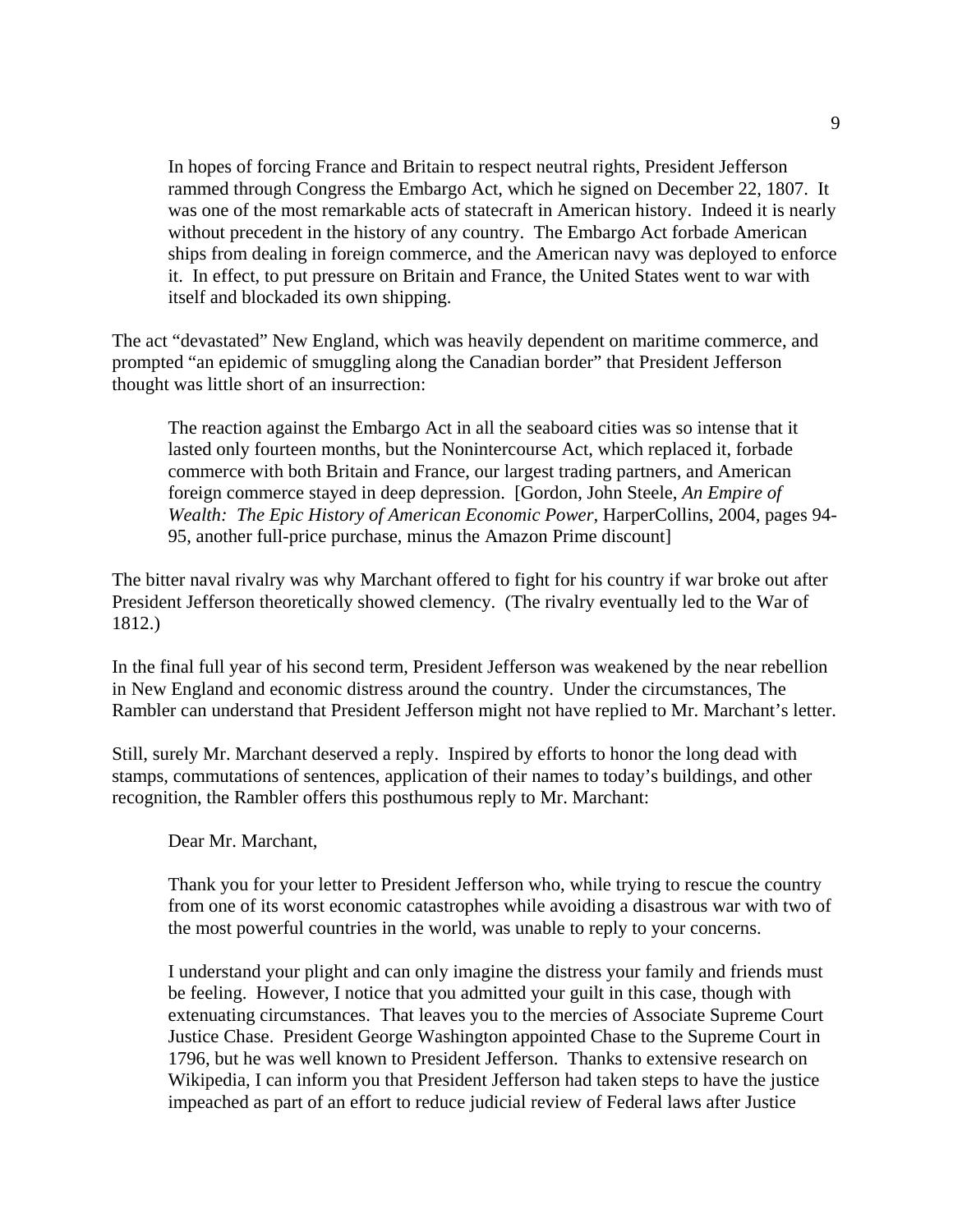Chase said that repeal of the Judiciary Act of 1801, one of President Jefferson's first acts, would "take away all security for property and personal liberty, and our Republican constitution will sink into a mobocracy."

With your fellow Virginian, Representative John Randolph, leading the charge, the House of Representatives impeached Justice Chase in 1804 primarily for cases he handled on the circuit court. The details provided by Wikipedia are irrelevant to your plea, so suffice to say, that with Vice President Aaron Burr presiding and Representative Randolph prosecuting the case in the high-pitched childlike voice a childhood illness left him with, the Senate acquitted Justice Chase on all charges on March 1, 1805.

Wikipedia did not say whether Justice Chase was the sort of man who held a grudge, but the Rambler suggests that he probably would not have looked favorably on an appeal for mercy by President Jefferson on your behalf.

While you probably languished in jail at least until your trial before Justice Chase in May, the Rambler would like to think it is some consolation knowing that your name has survived into the  $21<sup>st</sup>$  century to be cited on the Web site of the Federal Highway Administration, an agency that has done much to eliminate the sort of poor conditions you encountered on your ill-fated journey. That is something.

> Your very hble srvt, The Rambler

### **Part Three: A Letter to President Abraham Lincoln**

President Abraham Lincoln also received letters. With the country breaking apart even before he took office, President Lincoln faced a mountain of mail when he reached Washington. This summary by author Chris DeRose is based on an 1895 memoir by one of President Lincoln's secretaries, William O. Stoddard:

The new administration was buried in work from the minute they opened their doors. Lincoln's secretaries would process two to three hundred letters in a given week, ranging from critical and time-sensitive missives to complete nonsense. There were two "big wicker waste-baskets[s]" on either side of a desk where half the mail went. The other half were given "more or less respectful treatment," generally sent to one department or another, perhaps with or without remarks. "It is lightning work, necessarily." The rest, however, were "wildest, the fiercest and the most obscene ravings of utter insanity." Many had advice for the president. One of his clerks remembered, "It is marvelous how they can, theoretically, swing troops back and forth around the country. It is plain that they all have played the game of checkers, and have learned how to 'jump' the Confederate forces and forts with their men." [DeRose, Chris, *The Presidents' War: Six*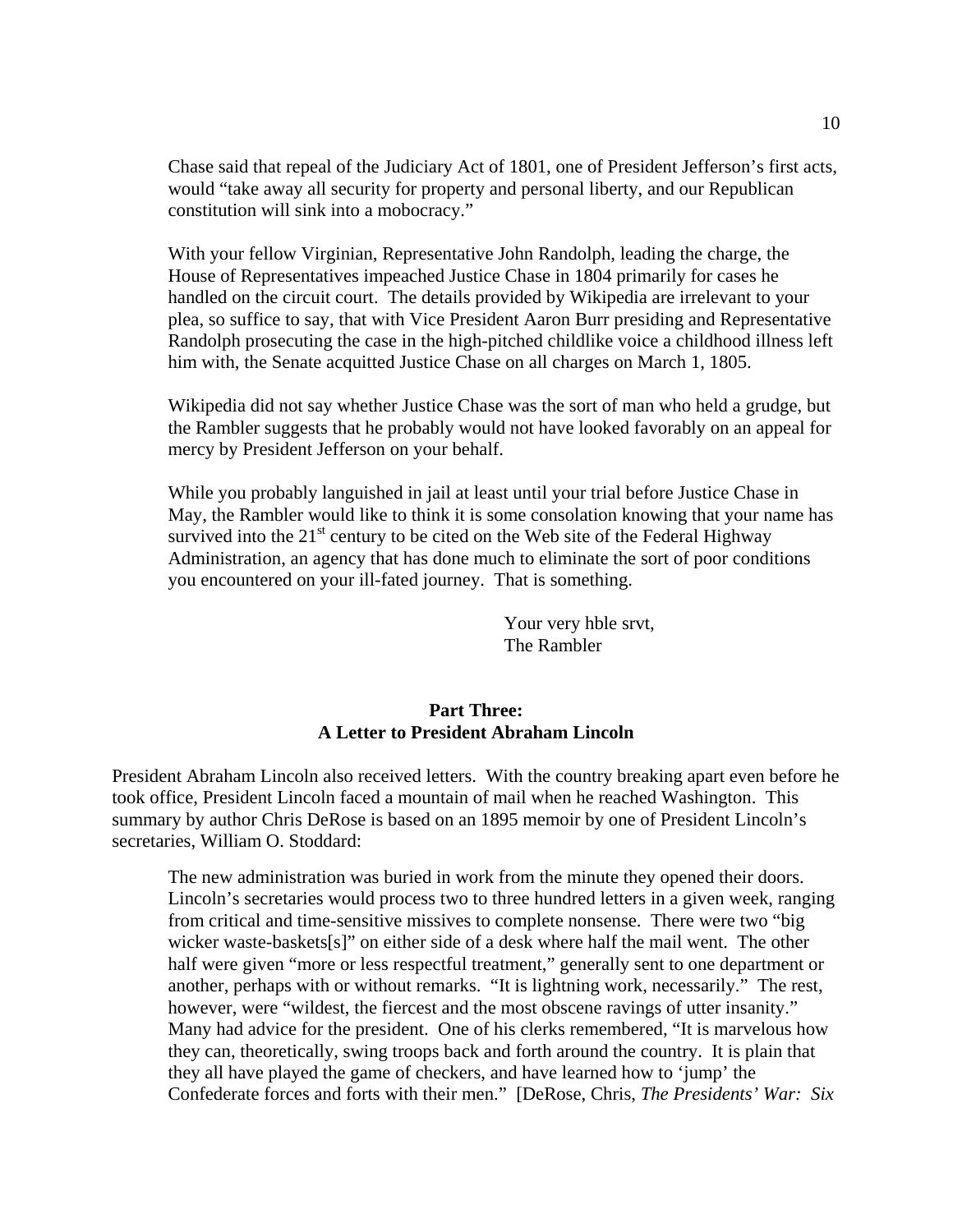*American President and the Civil War That Divided Them*, Lyons Press, 2014, page 151, found at a Barnes&Noble shortly after publication, if you must know; Stoddard's *Inside the White House in War: Memoirs and Reports of Lincoln's Secretary*, is available in several recent editions]

In 1993, Lincoln scholar Harold Holzer published a collection of letters to President Lincoln. A number of the published letters had transportation themes, as reflected in the headings Holzer provided:

- **A Faster Steam Ship** ("I am positive . . . that with my improvement & the same amount of steam, any Steam-ship now running upon the Atlantic can be propelled from New York to Liverpool in a week.")
- **First Balloon Dispatch** ("I have pleasure in sending this first dispatch ever telegraphed from an aerial station . . . .")
- **On Spreading News by Balloon** ("Would it not be a grand idea to strike off hundreds of copies of your noble message and let Mr. Lowe ascend in his balloon and scatter them in Southern camps and all over the South," the letter read in reference to President Lincoln's message to Congress on July 4, 1861, saying the current contest was "a struggle for maintaining in the world, that form, and substance of government, whose leading object is, to elevate the condition of men—to lift artificial weights from all shoulders—to clear the paths of laudable pursuit to all—to afford all, an unfettered start, and a fair chance, in the race of life.")

Edward D. Tippett of Georgetown in Washington had several great ideas, such as one he conveyed to President Lincoln on January 27, 1862. Holzer headed it "A Navigation Balloon":

Most Excellent Sir

Please read the within synopsis of my useful life [a printed letter to members of Congress] and say in your heart, if I do, or do not deserve your hug patronag.

I have told you, that war is of God to liberate the Slaves, but that you must have my balloon to put down all foreign foes. I again warn you against secret Enemies. Watch well, and you will find the golden wedge, and the acorn too [a reference to Joshua in the bible, according to Holzer,]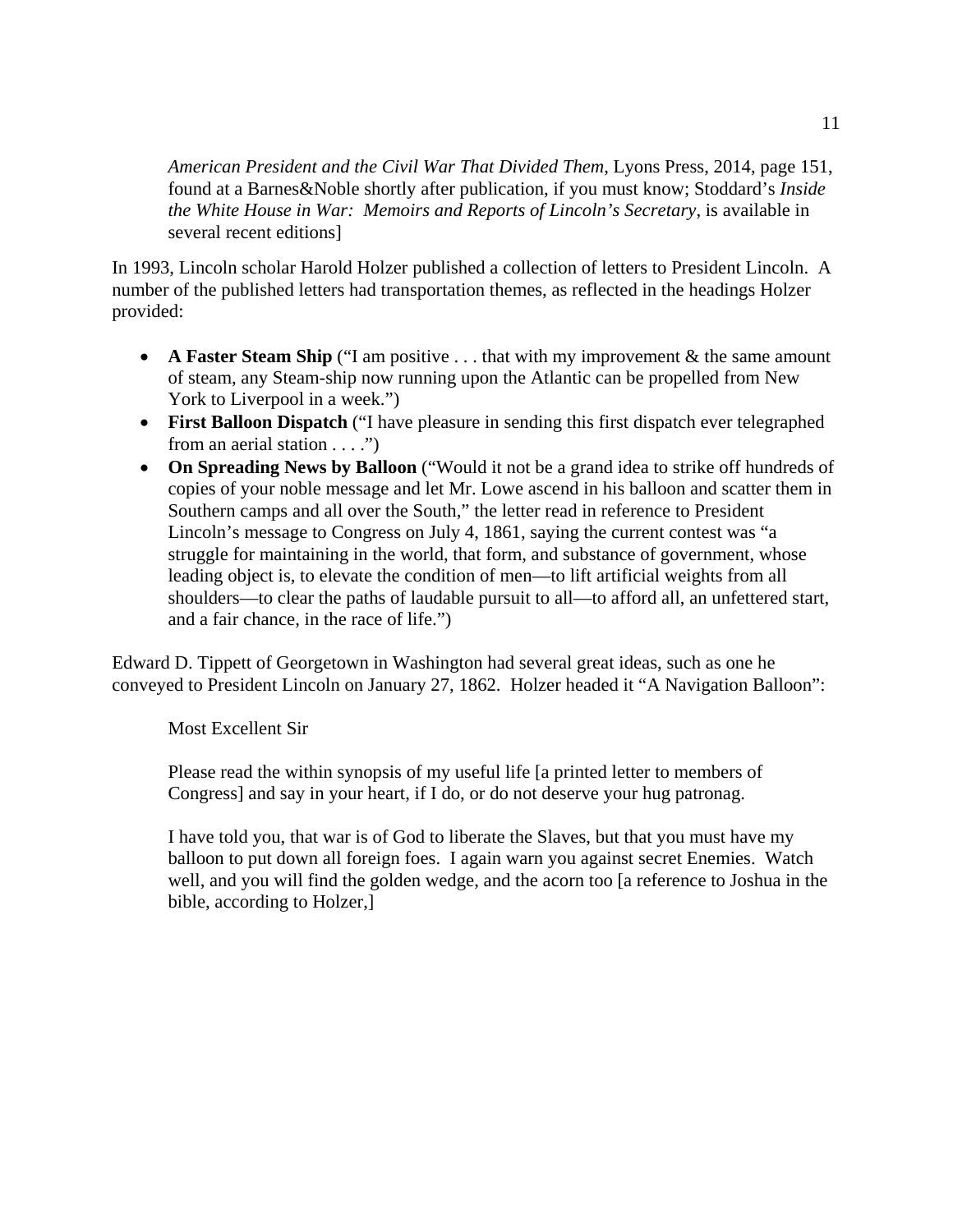I say you cannot conquer without my navigating Balloon. Have it examined speedily, and do your duty to God, for 1864 is drawing nigh. Very Respectfully

# Your Loyal friend Edward D Tippett

Holzer explained that Tippett wrote the letter on the back of his "Synopsis of Reason," which stated: "In 1816, three inventions were mysteriously put into my heart." They included his navigation balloon and a cold-water steam engine for riverboats. For some reason, these "magnificent inventions" were ridiculed by "outside, ignorant, enemies" who "blow hot and cold with the same breath." All he needed was \$10,000 to complete his experiments, but as Holzer put it, "Lincoln did not honor his request." At least the letter did not end up in one of the "big wicker waste-baskets[s]."

Tippett was not discouraged since he had another idea that Holzer called "A Gravity-Powered Miracle Machine." In a letter dated February 9, 1865, Tippett wrote:

To his Excellency President Lincoln.

Sir; Please allow me to demonstrate, the practicability; by a mathematical problem, easily to be understood; of the absolute existence, of a self-moving machine, yet to be developed for the glory of God, and the happiness of the human family.

Mr. President; I will not detain you forty minutes. I have been forty years, struggling to find the mechanical actions to the problem, and have, at last found them, and there is no dispute; I bid defiance.

This "discovery of great magnitude" came to Tippett "in a vision" along with a vision regarding the war. "As I understand in the vision, this war was not to close, until this invention was in operation." He had begged southern Senators to oppose secession so this invention would not be delayed, "but they laughed at my vision, and treated it as nonsense." Instead, they plunged the country into "the most horrid war ever known."

With that background, he informed President Lincoln that according to the vision, the war "will not close until self moving power is out; this is my impression from the vision in connection with the signs of the times."

Tippett explained:

Once more, if you please; allow me to say; if I can show all the mechanical actions, to the problem, as required, to constitute a perfect machine, which will run without any other aide but that of gravitation, when completed; would you now say, that it ought to be immediately tested in the best manner?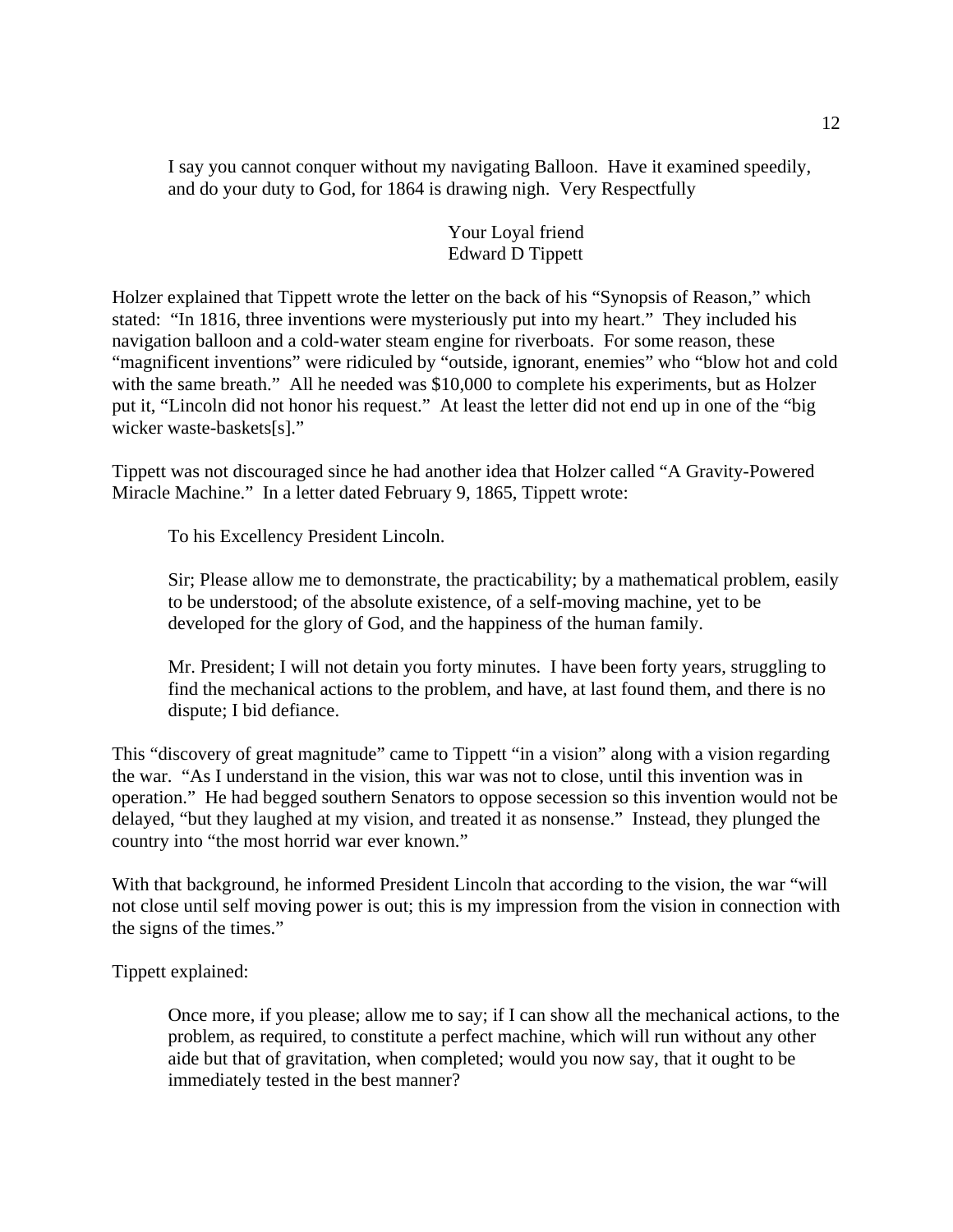He had submitted his ideas to President John Tyler (1841-1845) who "got \$4,000, appropriated for my experiments, upon that and my safety steam engine; but I only received \$1000." Tippett felt entitled to the balance, a small sum "to put this great invention in operation." In a postscript, Tippett informed President Lincoln, "I will call tomorrow."

Holzer offered this comment:

It is doubtful that Lincoln received "inventor" Tippett if he called at the White House the day after delivering this diatribe. Lincoln filed this letter after providing the following handwritten endorsement: "Tippett: Crazy-Man." [Holzer, Harold, editor, *Dear Mr. Lincoln: Letters to the President*, Addison-Wesley Publishing Company, 1993, pages 191-193, found at a used book store by the frugal Rambler]

The Rambler is not sure why Holzer thought that President Lincoln did not see Tippett at the White House. President Lincoln was in the White House on February 10 preparing a letter to Congress describing his recent meeting with Confederate representatives at Hampton Roads in Virginia. Surely, a few minutes with Tippett would have been a nice break from preparing the detailed report.

The Rambler would like to think that President Lincoln, with the war winding down and always in search of funny anecdotes to spice up his conversation and commentary, would have enjoyed meeting Tippett. Such a meeting might better explain the President's succinct description: "Crazy-Man."

One thing is certain: The Rambler is no Abraham Lincoln. The Rambler answers the mail, even if posthumously:

To Mr. Tippett

Thank you for your interesting letter to President Lincoln on February 9, 1865. Although the President was very busy during February 1865 and did not reply, I thought you would want to know, posthumously, that he did see your letter and commented on it thoughtfully.

Unfortunately, you took your gravity-powered miracle machine to the grave with you. Our loss, no doubt. No one, to our knowledge, has been given that vision since you received it in 1816. This is a shame because so many other sources of power have been tried, each with its own defects. Gravity, which is free on this planet at least, seems like a fine pollution-free power source, but sadly the great minds of the many generations since your death focused instead on other sources.

I do want you to know, however, that "a self-moving machine," as you called it, emerged from all that deep thinking. We call them "automobiles" which could loosely be translated as "a self-moving machine." (We borrowed the term from the French who